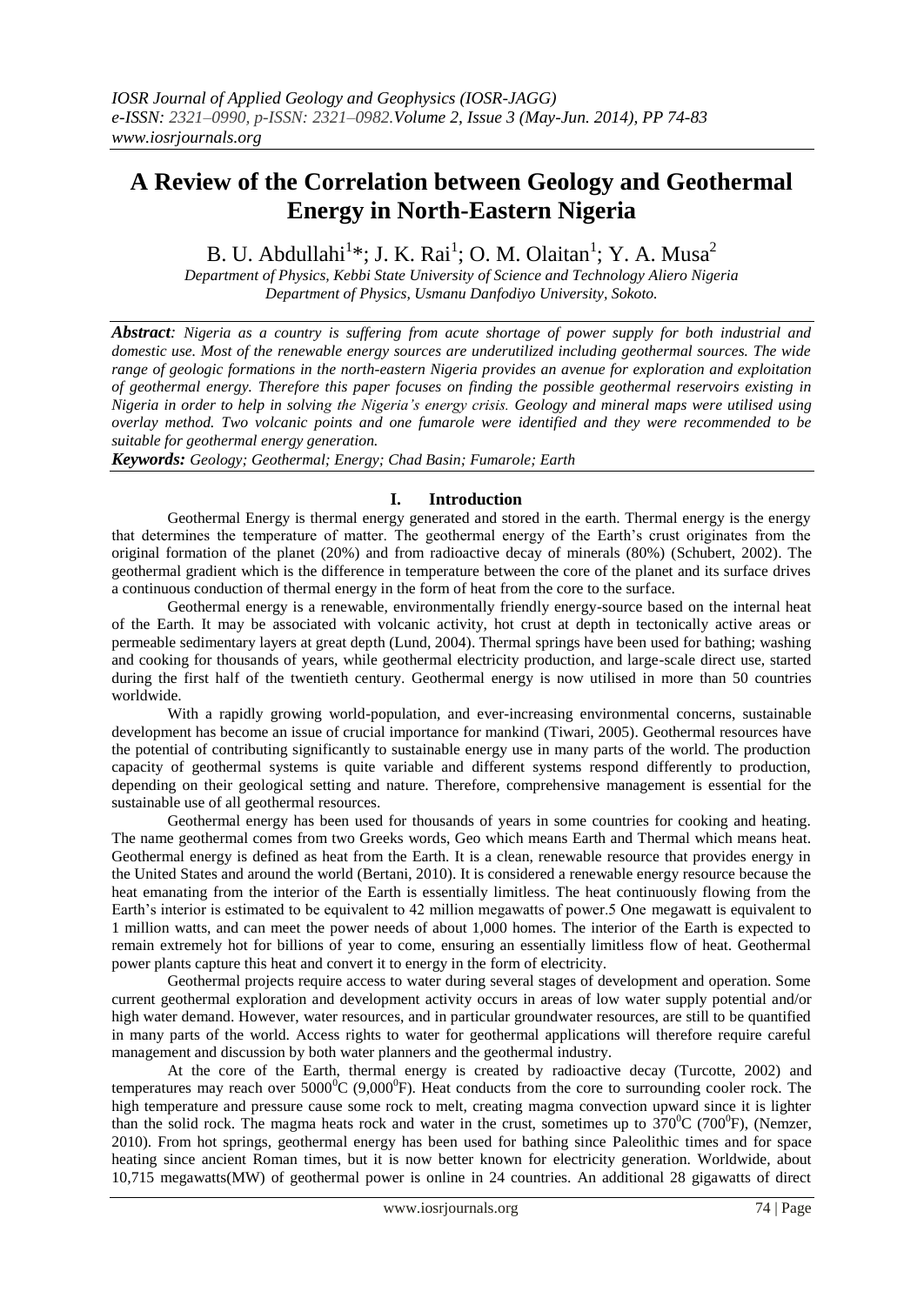[geothermal heating](http://en.wikipedia.org/wiki/Geothermal_heating) capacity is installed for district heating, space heating, industrial processes, desalination and agricultural applications, (Fridleifsson, 2013).

Geothermal electric plants were traditionally built exclusively on the edges of tectonic plates where high temperature geothermal resources are available near the surface. The development of [binary cycle power](http://en.wikipedia.org/wiki/Binary_cycle_power_plant)  [plants](http://en.wikipedia.org/wiki/Binary_cycle_power_plant) and improvements in drilling and extraction technology enable [enhanced geothermal systems](http://en.wikipedia.org/wiki/Enhanced_geothermal_systems) over a much greater geographical range, (Jefferson, 2006). Demonstration projects are operational in [Landau-Pfalz,](http://en.wikipedia.org/wiki/Landau-Pfalz) Germany, and [Soultz-sous-Forêts,](http://en.wikipedia.org/wiki/Soultz-sous-For%C3%AAts) France, while an earlier effort in [Basel,](http://en.wikipedia.org/wiki/Basel) Switzerland was shut down [after it](http://en.wikipedia.org/wiki/Induced_seismicity_in_Basel)  [triggered earthquakes.](http://en.wikipedia.org/wiki/Induced_seismicity_in_Basel) Other demonstration projects are under construction in [Australia,](http://en.wikipedia.org/wiki/Geothermal_power_in_Australia) the [United Kingdom,](http://en.wikipedia.org/wiki/United_Kingdom) and th[e United States of America,](http://en.wikipedia.org/wiki/United_States_of_America) (Bertani and Ruggero, 2009).

The [thermal efficiency](http://en.wikipedia.org/wiki/Thermal_efficiency) of geothermal electric plants is low, around 10-23%, because geothermal fluids do not reach the high temperatures of steam from boilers. The laws of [thermodynamics](http://en.wikipedia.org/wiki/Thermodynamics) limit the efficiency of [heat engines](http://en.wikipedia.org/wiki/Heat_engine#Efficiency) in extracting useful energy.

The centre of the Earth is around 6000<sup>°</sup>C easily hot enough to melt rock. Even a few kilometers down, the temperature can be over  $250^{\circ}$ C if the Earth's crust is thin. Geothermal has a higher capacity factor (a measure of the amount of real time during which a facility is used) than many other power sources. Unlike wind and solar resources, which are more dependent upon weather fluctuations and climate changes, geothermal resources are available 24 hours a day, 7 days a week. While the carrier medium for geothermal electricity (water) must be properly managed, the source of geothermal energy, the Earth"s heat, will be available indefinitely.

A geothermal resource assessment shows that nine western states together have the potential to provide over 20 percent of national electricity needs. Although geothermal power plants, concentrated in the West, provide the third largest domestic source of renewable electricity after hydropower and biomass, they currently produce less than one percent of total U.S. electricity.

Geothermal energy is renewable, the energy keeps on coming as long as we don"t pump too much cold water down and cool the rocks too much.

# **II. Materials And Methods**

## **2.1 Materials**

The materials used for this study include

- 1. Location map
- 2. Geology map
- 3. Mineral map

# **2.1.1 Location Map**

The study area is located between latitudes  $8^0$ 78E and  $14^0$ 56E and longitudes 6 $^0$ 11 and 14 $^0$ 33 N. It comprises of Bornu, Yobe, Bauchi, Gombe, Adamawa and Taraba states. These six states represent the northeast geopolitical zone of Nigeria. The area is covered mostly by Chad (Bornu) basin, precambrian basement, upper Benue trough, Yolasubbasin and Gongolasubbasin.

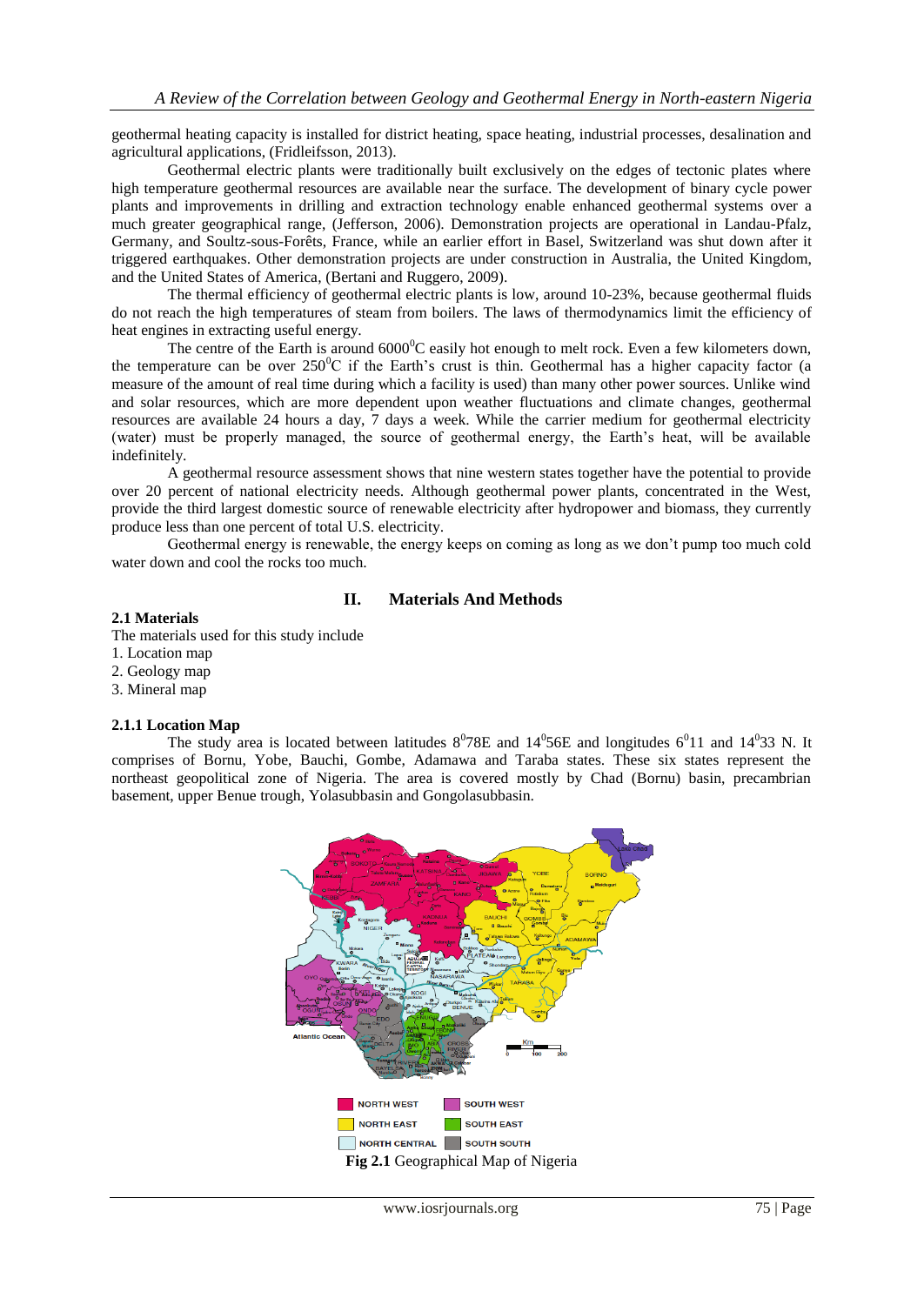# **2.1.2 Geology Map**

A geologic map represents the lithology and so far as possible the geologic age of every important geologic unit in a given area. Geology describes the regional geological structures of a given area. Each distinctive unit that can be shown effectively to the scale of the map is a geologic formation. A good topographic base map is essential for representing relations of bedrock to land surface forms. A complete geologic map would indicate important structural details such as inclinations of strata, locations of faults and axial traces of folds. Usually the map is supplemented by vertical sections on which structural features seen at the surface are projected to limited depths.



## **2.1.3 Short Review of The Geology of The Chad Basin in Nigeria**

The geological evolution of the Bornu-Benue trough which constitutes the bulk of the study areas:

- Pre Trough setting.
- Mesozoic Pre-Albian magmatic and tectonic activity.
- Main phase of the Bornu-Benue Trough formation.
- The Santonian event.
- Post tectonic period.

**Chad or Bornu Basin:** The Chad basin is a basin located in the northeastern part of Nigeria. It cut across Bornu, Yobe, Gombe and Adamawa States, it comprises of different formations that were formed at different times. In tabular form, it can be described as in the table below.

| <b>rapic original graphic sequence in the Chau basin</b> (Fortheastern Fugeria) |                               |                          |  |  |  |  |
|---------------------------------------------------------------------------------|-------------------------------|--------------------------|--|--|--|--|
| Age                                                                             | Formation                     | Environment              |  |  |  |  |
| Pleistocene                                                                     | Chad formation (unconformity) | Lacustrine strata        |  |  |  |  |
| Paleocene                                                                       | Kerri Kerri Formation         | Continental Strata       |  |  |  |  |
| Maestrichtian                                                                   | Gombe Sandstone               | Estuarine-deltaic strata |  |  |  |  |
| Senonian                                                                        | <b>FikaShales</b>             | Marine strata            |  |  |  |  |
| Turonian                                                                        | Gongila Formation             | Marine-estuarine strata  |  |  |  |  |
| Cenomanian                                                                      | Bima Sandstone (unconformity) | Continental strata       |  |  |  |  |

**Table 3.1**Stratigraphic sequence in the Chad basin (Northeastern Nigeria)

#### **Chad Formation**

This formation is a variable sequence that includes all Quaternary sediments of lacustrine origin underlying the surface deposits over a vast area (about  $15,000 \text{km}^2$ ) in Kano, Bornu and Bauchi provinces (Barber, 1965). It also outcrops extensively in the Chad, Cameroon and Niger Republics. Without Nigeria, the Chad formation is exposed only on the southwestern margin of the basin. The Chad formation varies lithologically both laterally and vertically. It extends from the Gongola branch of the Benue Trough to the Chad Lake. It appears to be part of the trough system which developed in Central Africa during the cretaceous times (Elf Nigeria 1984). Few direct geological data are available on this basin and the structural pattern was obtained from the interpretation of available gravity and magnetic data. SLAR Imagery interpretation (Benkhelil, et al; 1985) has shown that the regional orientation of the Bornu basin is southwest-Northeast corresponding to an alignment of the deepest sub-basins. Tectonic similarities are found with the Benue Trough"s main branch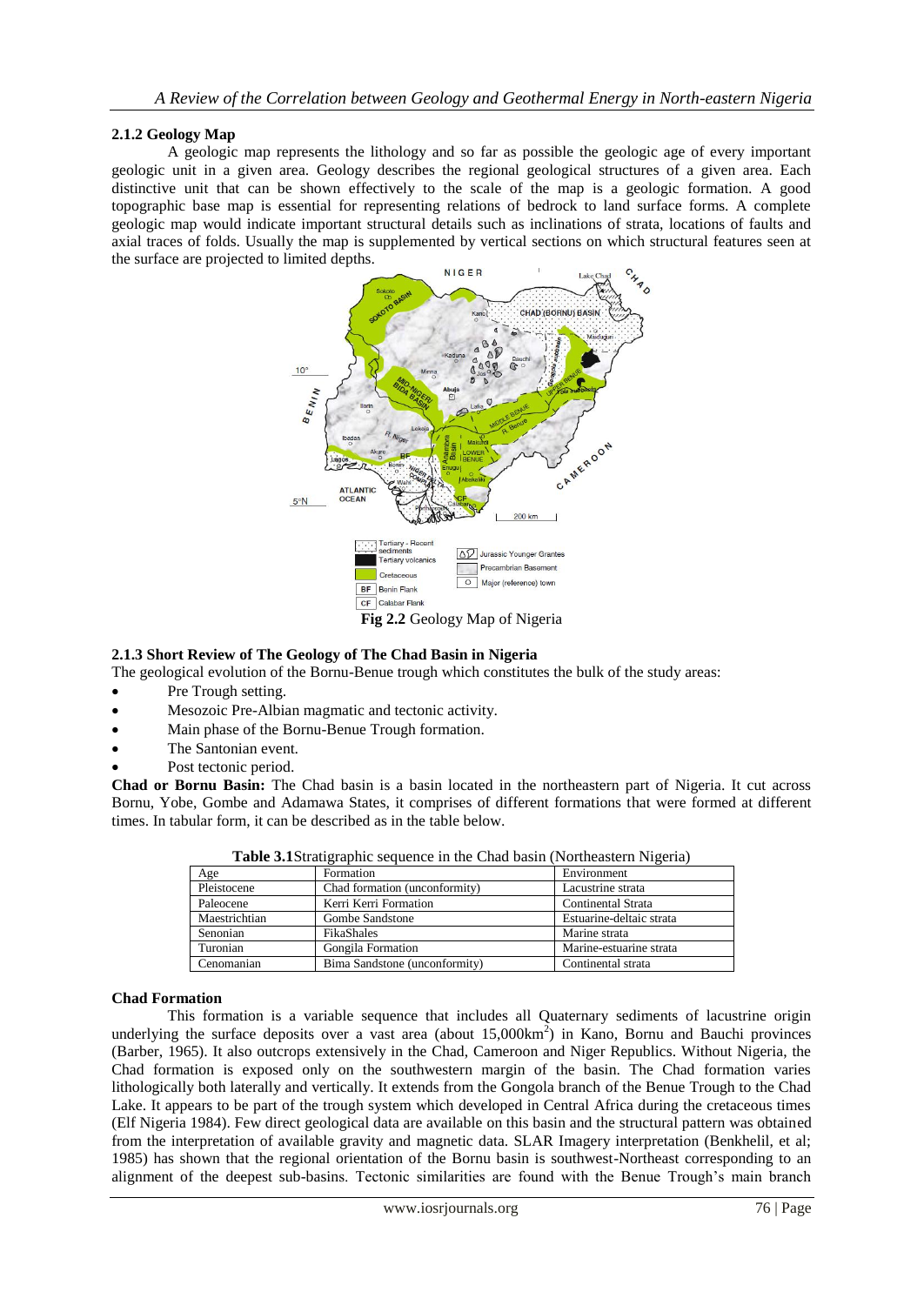Southeast. Deep investigations (Elf Nigeria 1984) have revealed an early tectonic phase consisting of titled blocks and folds in the cretaceous tectonic phase. The deepest basins contain more than 4000m of sediments. The upper formations (Tertiary) lie unconformably upon the deformed cretaceous sediments.

# **Kerri Kerri Formation**

This formation rests unconformably on the folded cretaceous sediments. It consists of a continental sequence dipping northeast beneath the Chad formation. A thickness of about 220m is known in the west and southwest of the Chad basin (Barber and Jones, 1960). These sediments are absent at Maiduguri and drilling proved that they wedge out between Maiduguri and the Damaturu-Gashua road.

# **Gombe Sandstone**

The Gombe sandstone is a sequence of estuarine and deltaic sedimentation, best developed in the southwest portion of the basin where a thickness of at least 350m has been reported. The formation gets thinner towards Lake Chad as drilling cores show only a thin layer of mudstones on top of the Fika Shales that is thought to represent the Gombe Sandstone.

An unconformity may exits below the Gombe Sandstone as suggested by differences in texture between this and the older cretaceous rocks. The Gombe sandstone is not strongly folded and does not show the east-west trends which are imposed on the earlier formations. The lower beds are characterized by mudstones and ironstones. The latter vary from a few centimeters to 2m in thickness. They are vesicular or accretionary in structure, and are believed to have originated as a type of "ironpan" in extremely shallow water when sedimentation was almost at a standstill (Carter, et al;1963). The middle part of the Gombe Sandstone is composed of well-bedded sandstones and siltstones. Towards the top of the sequences, cross-bedded sandstones are present. The beds have been dated by palynological methods as upper maestrichtian to Paleocene.

# **Fika Shales**

These are marine shales of Upper Turonian to Senonian age. They vary in thickness from 100m at the southwestern margins near potiskum to about 500m near Maiduguri in the Northeast. It may be suggested that the older Cretaceous beds also thicken towards the centre of the basin in similar manner. The Fika Shales consist of blue-black shales, occasionally gypsiferous with thin limestone intercalations Fish and reptile remains have been obtained and these suggest a Turonian to Maestrichtian age (Carter, et al; 1963).

## **Gongila Formation**

This formation is a transitional sequence between the purely continental Bima sandstone and the marine Fikashales. It has a maximum thickness of nearly 500m (Reyment, 1965). The base of the formation is defined by the first appearance of marine limestone of above the Bima sandstone. This basal limestone of about 3m in thickness consists of both non-fossiliferous and shelly varieties. Numerous ammonites of lower turonian age are present (Carter, et al; 1963).

## **Bima Sandstone**

This formation is of probably upper Albian to lower Turonian age. It outcrops both in the Chad basin and the Benue basin, but the thickness of the formation is much reduced alon the Zumbuk ridge separating the two basins. The Bima sandstone directly overlies the crystalline basement unconformably. It varies in thickness from 100m to over 3,000m. This wide variation in thickness may be due to the irregular relief of the crystalline floor and variable degree of deposition (Reyment, 1956).

# **2.1.4 Mineral Map**

Minerals are the basic building blocks of rocks. About 3600 minerals have been identified, but fewer than 50 are common constituents in the types of rocks that are abundant in the Earth. The most common minerals in the crust are feldspars, quartz, micas, amphiboles, pryroxenes, olivine and calcite. Each mineral is characterized by a distinct geometric packing of its constituent atoms known as its crystal structure. Mineral map is used to represent the distributions of minerals over a geographical area. The mineral map of Nigeria as shown in this work below had clearly indicated the distributions of solid minerals over all the 36states of Nigeria.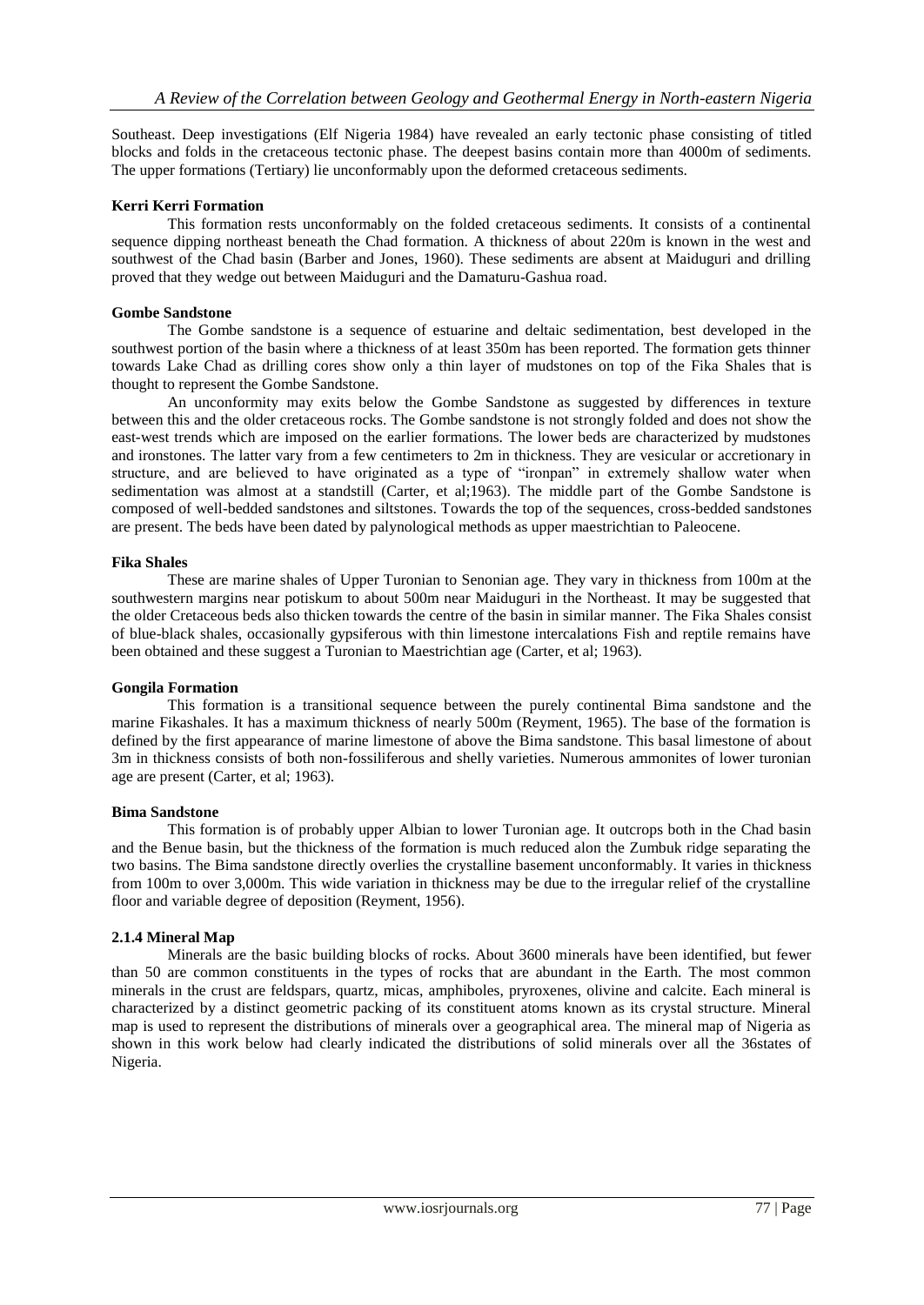|    | Kaolin          | Bauchi                       |    | Columbite   | Bauchi.        |
|----|-----------------|------------------------------|----|-------------|----------------|
|    | Coal            | Adamawa, Bauchi, Gombe,      | 10 | Cassiterite | Bauchi         |
|    | Rutile          | Bauchi.                      | 11 | Diatomite   | Borno, Yobe    |
|    | Gypsum          | Adamawa, Gombe, yobe         | 12 | Fluorite    | Bauchi, Taraba |
|    | Feldspar        | Bauchi, Borno                | 13 | Magnesite   | Adamawa        |
| 6  | Clav            | In all the states federation | 14 | Wolframite  | Bauchi         |
|    | <b>Ilmenite</b> | Bauchi.                      | 15 | Gemstones   | Bauchi, Taraba |
| -8 | Limestone       | Gombe.                       | 16 | Baryte      | Taraba         |

**Table 3.2** list of solid minerals in the northeastern states of Nigeria.



Fig. 10.1 An overview of the solid mineral resources distribution map of Nigeria (unlike petroleum, every state in the federation has a fair representation of solid mineral deposits)

## **Fig 2.3** Mineral Map of Nigeria

#### **2.1.5 Volcanicity**

This is defined as the process that is associated with the transfer of magma and volatiles from the interior of the Earth to its surface. Current volcanicity is confined to regions of the Earth where lithospheric plates converge, diverge, or pass over possible mantle hot-spots.

Naturally occurring large areas of hydrothermal resources are called geothermal reservoirs. Most geothermal reservoirs are deep underground with no visible clues showing above ground. However, geothermal reservoir sometimes finds its way to the surface in the form of volcanoes and fumaroles (holes where volcanic gases are released), hot springs, and geysers. The most active geothermal resources are usually found along major plate boundaries where earthquakes and volcanoes are concentrated. Most of the geothermal activity in the world occurs in an area called the Ring of Fire that encircles the Pacific Ocean (Jefferson, 2006). However, volcanic eruptions comes along with the deposition of various elements and or chemical compounds just as fumaroles release a lot of gaseous materials which constitute various chemical compounds. Therefore, occurrence of volcanoes as well as such chemicals in an area especially if it's along a plate boundary will suggest a good geothermal source.

#### **2.2 Methodology**

The method employed for this study is overlay of the different maps to study the correlation between the different geologic units and comparative analysis of the different chemical compounds occurring in the study area with some geological features such as volcanoes and fumaroles to ascertain the strength of their relationships which will eventually help in recommending the expected geothermal reservoirs within the study area. Geothermal gradients for the various points were analyzed to see commonalities and differences.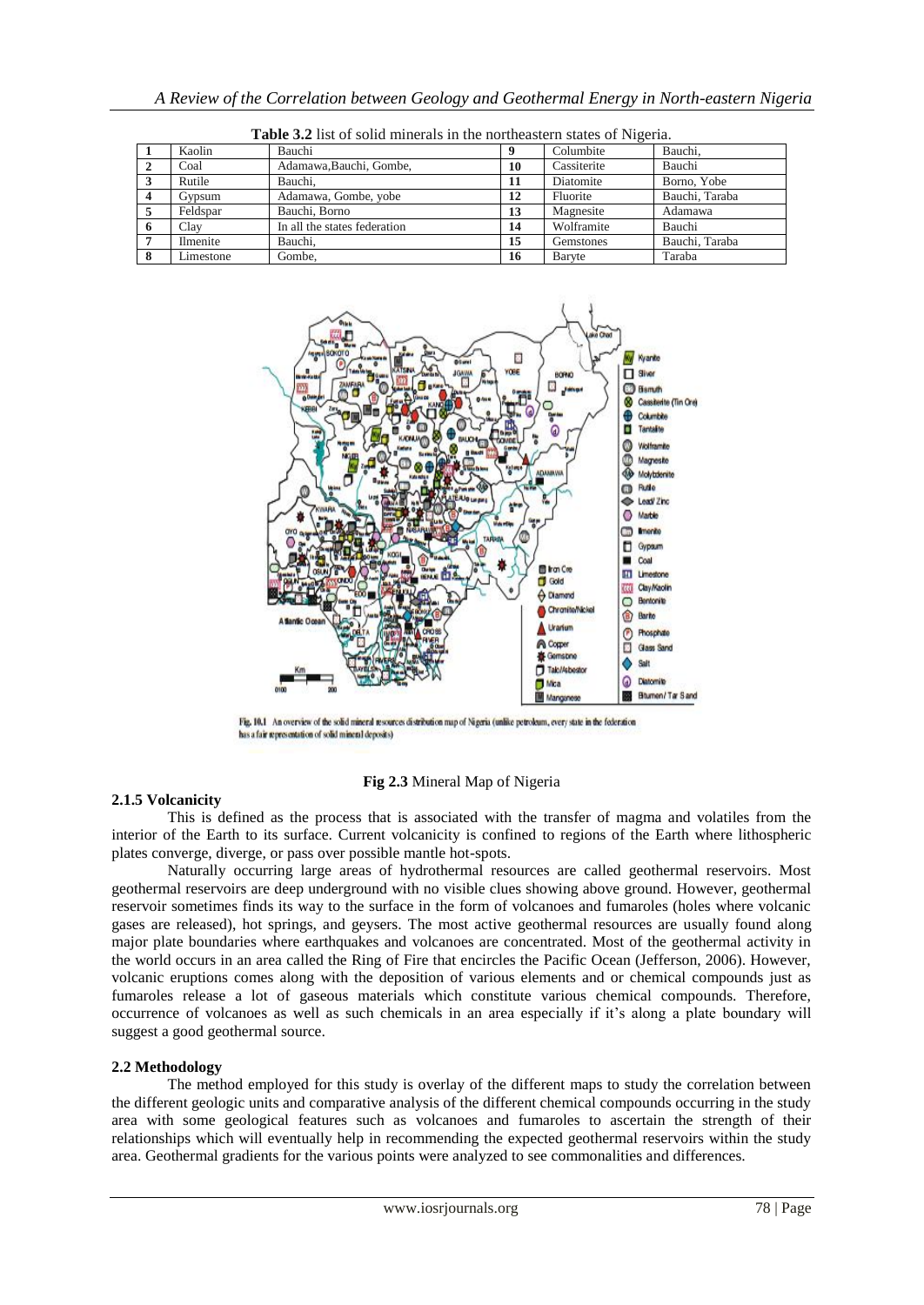# **3.1 Results**

# **III. Results And Discussions**

After a careful review of the various geological anc mineral maps, the result shows that there are three geothermal points in the study area, one in form of volcanoes and the other in the form of fumarole.

## **3.1.1 Volcanicity**

The Cenozoic volcanic activity in northeastern Nigeria began with the intrusion into the Benue trough of a trachyte-phonolite suite of plugs 22-11 m.y. ago. Later activity, which was more widespread and dominantly basaltic in character, began some 7 m.y. ago and has continued until very recent times. It resulted in basaltic plugs and lava plateau within the Benue trough, and cinder cones and lavas on the Jos Plateau.

The Cenozoic volcanic activity in north-eastern Nigeria is probably related to the nearby Cameroun volcanic line. The concentration of plugs within the Benue trough may reflect internal adjustments along old lines of weakness within the African lithosphere plate, in response to synchronous changes affecting the plate's external dimensions and internal structure, such as the growth of the Red Sea and the Gulf of Aden, and the volcanism of the east African rift valley (Obaje, 2009).

Based on the overlay of geology map and location map of northeastern states of Nigeria as well as assessment of various reports from NESREA and NASRDA on volcanic activities in Nigeria, the following findings were made;

## **1. Chad Basin**

The Chad Basin which is located on Lake Chad is the largest inland basin in Africa occupying an area of approximately 2,500, 000 km2 extending over parts of the Republic of Niger, Chad, Sudan and the northern portions of Cameroon and Nigeria. The Nigerian sector of the Chad Basin (Fig. 1) covers about 152, 000 km2 of territory in Bornu, Bauchi, Plateau and Kano states and constitutes only about 6.5% of the entire basin (Oteze and Fayose, 1988). The basin contains about 4.65 km of marine and continental sediments made up of the Bima Sandstone, Gongila Formation, Fika Shale, Kerri Kerri and Chad Formations (Okosun, 2000). The basin is rimmed by crystalline basement rocks mainly of granitic and gneissic compositions with some mica schists. Basalts, minor basic and acidic intrusions (particularly of Tertiary age) occur commonly within parts of the basin as sills and plugs. These intrusions (sill and plugs) on Tertiary rocks could change the heat flow and temperature (Nwankwo, et al. 2009). They influence the geothermal gradient of the Chad Basin. No rocks of Paleozoic age outcrop in the Nigerian sector of the Chad Basin but it is believed that these sediments may be preserved in the lower depressions and grabens, which characterize the basin"s floor topography (Zarma, 2004).

## **2. Biu Plateau**

The Biu Plateau is a highland area in Northeastern Nigeria containing many recently extinct volcanoes. It covers about  $5,200 \text{ km}^2$  (2,000 sq mi) and has an average elevation of 700 m (2,300 ft) (Francis, 1971). The plateau lies between the Upper Benue Basin to the south and the Chad Basin to the north. High points are Wade Hill at 775 m (2,543 ft) above sea level and Wiga Hill, at well over 800m (2,600 ft). The plateau is the source of many tributaries of the Gongola River, which have cut deep gorges. To the north, the plateau slopes gently to the Bauchi plains and the Chad Basin (Obaje, 2009).

There is evidence of early volcanic activity in the area during the Cretaceous, which ended about 65 million years ago (Taylor and Francis, 1971) However, the plateau was built around the end of the Miocene, and the bulk of the rocks are Pliocene basalts that have erupted from small vents or fissures, and then spread in a thin layer over wide areas. Activity resumed in the Quaternary with thin flows of lava issuing from small cinder cones and filling the valleys. Most of the basalts date between 7 and 2 million years ago, but some are less than a million years old. The plateau includes many small pyroclastic cones caused by explosions when water penetrated downward and came into contact with fresh lava (Obaje, 2009). There are a number of wellpreserved volcanic cones rising above the Plateau along a NNW-SSE axis in the Miringa volcanic zone. It is very possible that the volcanic activity in the Biu Plateau is associated with the activity in the Cameroon line to the south (Rankenburg, et al; 2004).

Basaltic lava plateaus, trachyte plugs and domes, large central volcanoes and small basalt cinder cones with thin flows are all found among the more southerly manifestations of Cenozoic volcanism in West Africa (Wright, 1985). This province also includes the remarkable offshore continuation of the Cameroon volcanic line, the four islands situated in the Gulf of Guinea itself. Areas of basement doming include the Jos Plateau, southeast of the Benue Trough, with probably still greater uplifts; and the Adamawa Highlands further east, where lavas of the Ngaoundere Plateau overlie the Ngaoundere fault zone, which was reactivated in the Cretaceous. The flood basalts of the Biu Plateau are situated on the Zambuk Ridge of the Upper Benue Trough, and the smaller Longuda Plateau lies near the bifurcation of the Upper Benue Trough, which has been identified as a possible secondary triple junction.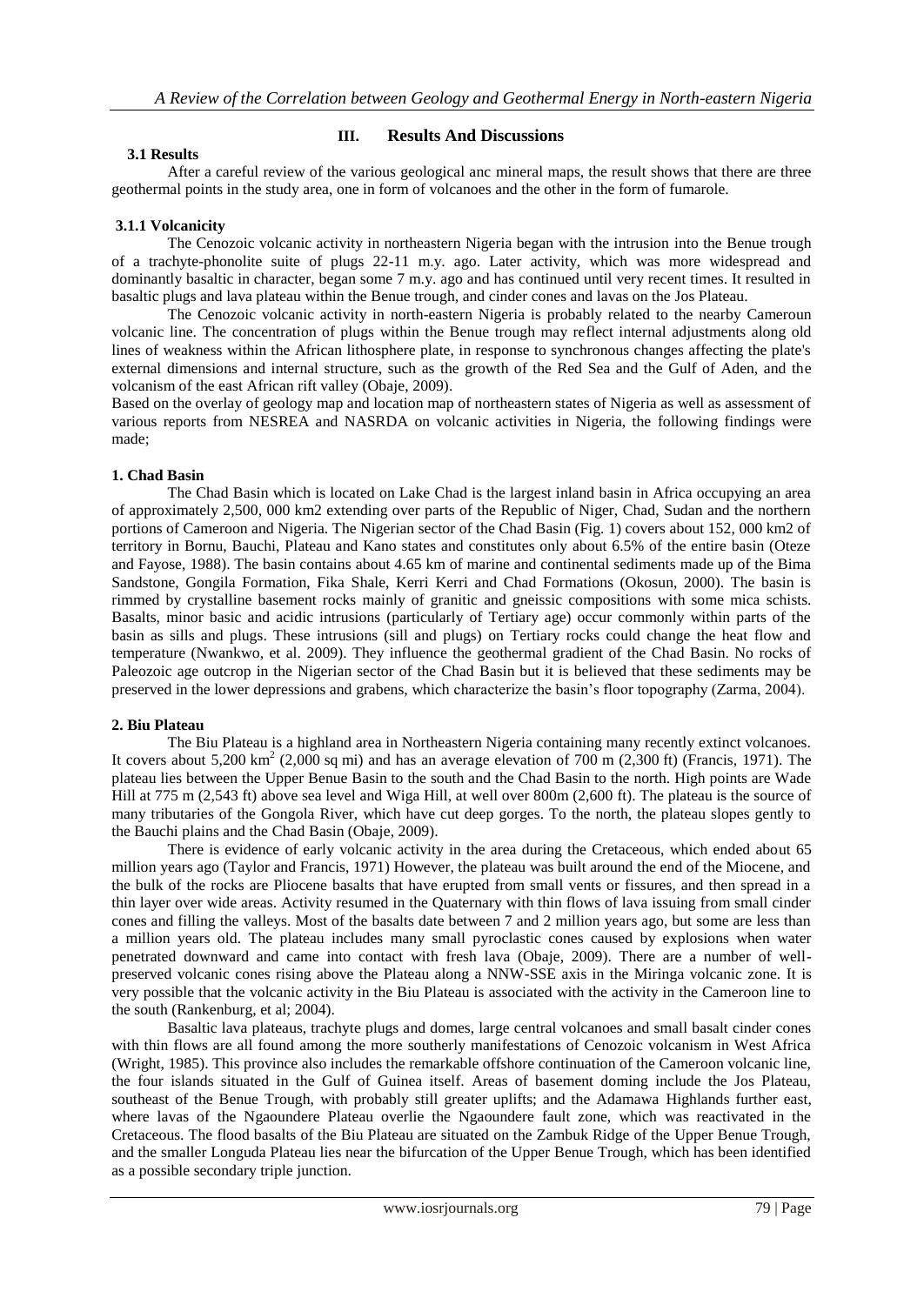The geothermal gradient in the Biu plateau is very scanty as no proper complete research is available for the area. This may be due to the assertion that the volcanic rocks in the area are dormant because no eruption is recorded recently despite their large number (up to eighty) . However, some research is in progress using the temperature measured during pumping tests.

# **3. Pindiga Formation**

Pindiga formation is located in Gombe state of Nigeria. Recently some kind of volcanic activity occured in the said formation. Emissions of some kind, possibly including toxic/environmentally harmful gases, have apparently been taking place in the Abaduguri range in Funakaye Local Government Area. North-eastern Nigeria does have a history of active volcanism (although how recently the area was active is not known) so the idea isn"t intrinsically unlikely. Descriptions of the supposed current activity, however, are rather baffling.

According to NESREA (2011) the rock which has been emitting smoke in the past seven months, was a sign of **"a dormant volcano which may erupt in future"**. This can be considered to be a result of the impact of an earthquake that occurred in Pindiga formation, Gombe State, hundreds of years ago". This suggests the dormant volcano in the area is likely to erupt any time. The gas has apparently been gushing out from the rocky area for seven or eight months.

The smoke emanating from the rock was a result of the impact of an earthquake that occurred in Pindiga formation, Gombe State hundreds of years ago. he suggest that there is a trace of an earthquake in Pindiga formation which has a link with Abadaguri rocky range. Data obtained from the office of the Nigerian Meteorological Agency in Gombe State shows that the volcanic eruption that is currently taking place in a rock in Ndanijam Kargo Village in Funakaye local government as extinct or dormant.

# **3.1.2 Fumaroles**

# **Wikki Warm Spring**

The manifestation of geothermal reservoirs in Nigeria is not only in the form of volcanoes but also in the form of fumaroles (warm springs). One of the known geothermal resource areas (KGRA) in Nigeria is the Wikki warm springs of Bauchi State. It flows from Gombe sandstone in Yankari game reserve. TIt is a surficial effusion resulting from the circulation of water to great depths through faults in the basement complex rocks of the area. Positive Bouguer gravity anomalies were also found parallel to this trough and are interpreted to indicate shallow mantle. The temperature is about  $32^{\circ}$ C which suggest that temperatures beneath are relatively higher.

## **3.2 Discussion**

So far, we have seen that a number of potential geothermal reservoirs existed in the northeastern states of Nigeria, at different locations and in different forms either as volcanoes or as fumaroles (warm springs). These points are scattered in both the precambrian basement complex region as well as the tertiary (recent) sediments. Geologically, the Wikki warmspring is in the precambrian basement complex which falls under the southwestern part of the Chad basin and geopolitically in Bauchi state of northeastern Nigeria while the Biu plateau falls under the tertiary sediment of the eastern part of the basin and geopolitically cuts across both Bornu, Gombe as well as Adamawa states of Nigeria. However, no any correlation was found between geothermal existences and mineral occurance as such the existing chemical elements or compounds found in the northeastern Nigeria has no any correlation with geothermal reservoirs. With the discovery of potential geothermal sources in the northeastern part of Nigeria, proper and well planned exploration/exploitation can be made in order to increase the country"s total energy output. This can be done using any feasible method depending on the type of source.

## **3.2.1 Geothermal Power Generation**

Most geothermal projects are based on a mixture of steam and hot water requiring single or double flash systems to separate out the hot water. However; high-enthalpy geothermal fields are only available in areas with volcanic activity, whereas the rest of the fields are low or medium enthalpy resources. Geothermal power generation is currently based on three technology options (Long, et al; 2003) that are briefly illustrated as follows.

**1.Dry Steam Plants:** Dry steam plants commonly use condensing turbines. The condensate is re-injected (closed cycle) or evaporated in wet cooling towers. A typical geothermal plants capacity is 50-60MW, but more recently 110-MWplants have been commissioned and are currently in operation (EGEC, 2009). Only the Italian geothermal fields of Larderello and the Geysers in the United States provide vapour-dominated fluids (Renner, 2002). However, the conversion devices consist of geothermal steam turbines that are designed to make effective use of the comparatively low-pressure and high-volume fluid produced in such conditions.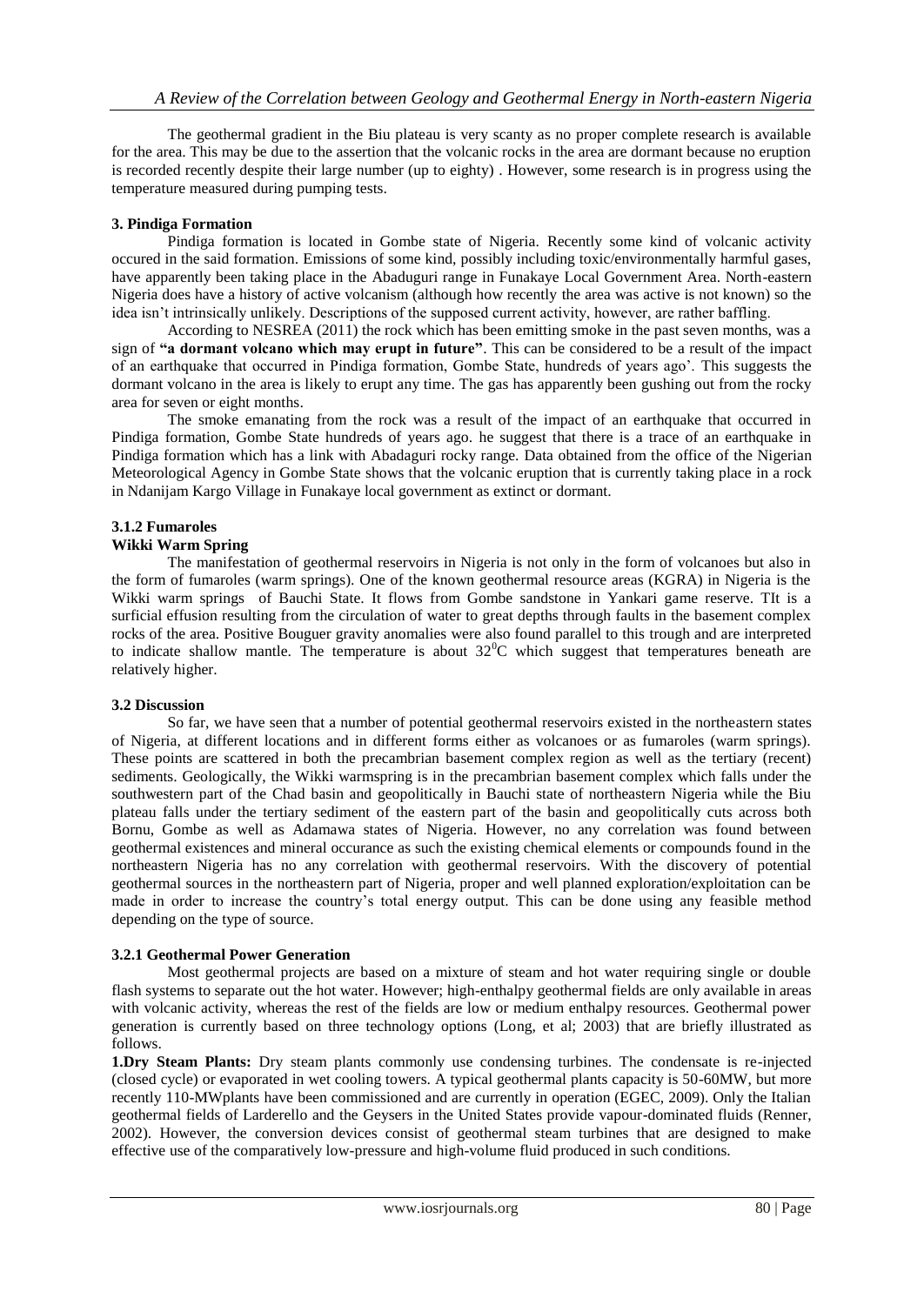

**Fig 4.1** Direct steam geothermal power plant (Sanner, 2007)

**2.Flash Steam Plants:** this is similar to the dry steam plants; geothermal flash plants are used to extract energy from high-enthalpy geothermal resources, in which, the steam is obtained from a separation process (flashing). The steam is then routed to the turbines and the resulting condensate is routed to re-injection or further flashing at lower-pressure. The fluid fraction exiting the separators, as well as the steam condensate (except for condensate evaporated in a wet cooling system) is usually re-injected. The typical size of flash plants is between 2 and 45MWe (DiPippo, 1999).



**Fig 4.2** flash Steam Geothermal Power Plant (Kutscher, 2004)

**3.Binary Cycle Plants:** This type is used to produce electricity from hot groundwater reservoirs where the percent of water is too greater than steam and their heat is not enough to transfer a great part of hot water to steam. Also they are used to produce electricity from hot groundwater reservoirs with high saltiness where there is great part can't be transformed into steam because of high availability of solid precipitated substances and can be also used for hot water which contains high percent of gases. Binary plantsare usually applied to low-or medium-enthalpy geothermal fields where the resource fluid is used, via heat exchangers, to heat a process fluid in a closed loop. The process fluid (e.g. ammonia/water mixtures used in kalina cycles or hydrocarbons in organic Rankine cycles, ORC) has physical properties (i.e. boiling and condensation points) that better match to the geothermal resource temperature (Köhlerand Saadat, 2003). In the binary plants, the exhaust resource fluids are often re-injected in the field along with all the original constituents. Therefore, these plants are true zerodischarge technologies.The typical size of binary plants is less than 5MW(DiPippo, 1999).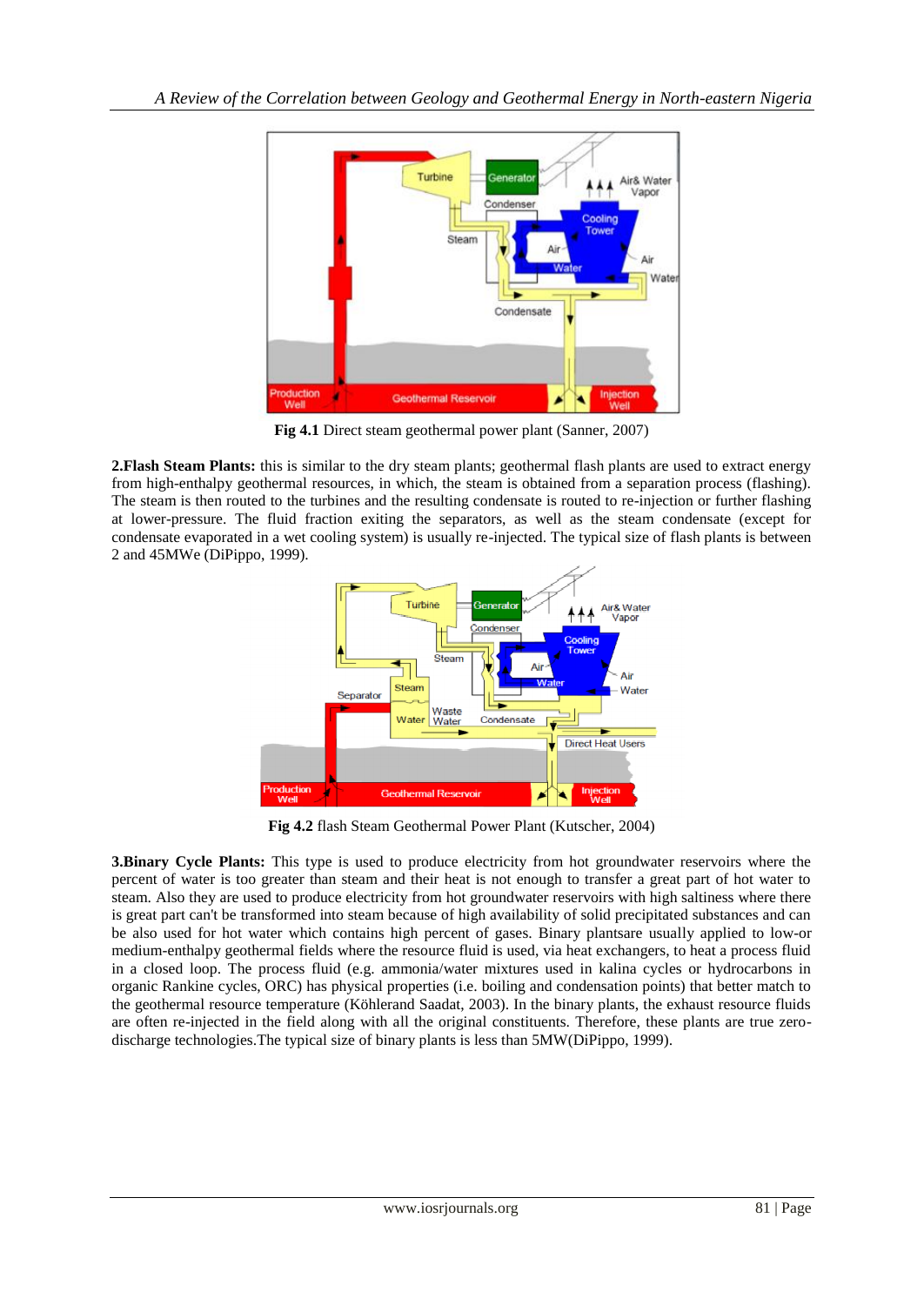

**FIG 4.3** Binary Cycle geothermal Power Plant (Kutscher, 2004)

From the above, we can see that the first two methods can be applied to both Biu and Pindiga formations due to their volcanic nature whereas the last method is best suited for Wikki warm spring which is a hot groundwater source.

# **IV. Conclusion**

Based on the available information extracted from the geology and mineral maps of Nigeria, three major potential geothermal sources were found; two are volcanicin nature (i.e. Biu plateau and Pindiga formation) while the other is a fumarole warm spring (i.e. Wikki warm springs). The two volcanic points represent a shallow depth to the mantle and can provide (if exploited) an enormous amount of energy for generation of electricity while the other point (Wikki warm springs) will provide enormous amount of water for heating and other domestic purposes. However, the northeastern Nigeria, with its multiple geologic formations which many believe has a relation with Cameroun line to the south (Rankenburg, et al; 2004). Therefore, it is hoped that if explored more, more geothermal reservoirs will be found.

Considering the result obtained above and the geothermal potential of the northeastern Nigeria, I recommend the following;

1. That more geological exploration should be carried out in the study area in order to reveal the details that are not currently available.

2. That with the multiple nature of the geology of the northeastern part of Nigeria, much is needed from government in terms of investment in order to harness the geothermal potentials therein.

3. That multinational companies can be invited to invest in the geothermal exploration/ exploitation in the northeastern part of Nigeria.

4. That quantitative evaluation should be done to evaluate the performance of each source and the percentage it can contribute to the national grid.

## **References**

| $[1]$ . | Barber, W. (1965). Pressure Water in the Chad Formation of Bornu and Dikwa Emirates, North-              |                                                                    |  | Eastern                              | Nigeria.Geol. |  |  |
|---------|----------------------------------------------------------------------------------------------------------|--------------------------------------------------------------------|--|--------------------------------------|---------------|--|--|
|         | Surv. Nigeria Bull. No. 35, 138.                                                                         |                                                                    |  |                                      |               |  |  |
| $[2]$ . | Barber, W., & Jones, D.G. (1960). The Geology and Hydrology of Maiduguri, Bornu Provinces.               |                                                                    |  | Geol, surv. Nigeria 1958, p.         |               |  |  |
|         | $5-20.$                                                                                                  |                                                                    |  |                                      |               |  |  |
| $[3]$ . | Benkhelil, J. C. (1985). Structural interpretation of the Benue trough and Borno Basin.                  |                                                                    |  | Geological interpretation of Gravity |               |  |  |
|         | and Aeromagnetic data. Elf Nigeria Ltd, Exploration<br>Department, p.59.                                 |                                                                    |  |                                      |               |  |  |
| $[4]$ . | Bertani, R. (2010). 'Geothermal Power Generation in the World 2005–2010 Update Report',                  |                                                                    |  | Proceedings                          | World         |  |  |
|         | Geothermal Congress 2010, Bali, Indonesia, 25–29 April 2010.                                             |                                                                    |  |                                      |               |  |  |
| $[5]$ . | Bertania & Ruggero. (2009). "Geothermal Energy: An Overview on Resources and Potential",                 |                                                                    |  | Proceedings                          | of<br>the     |  |  |
|         | International Conference on National Development of Geothermal Energy Use, Slovakia.                     |                                                                    |  |                                      |               |  |  |
| $[6]$ . | Carter, J.D., Barber, W. & Tait, E. A. (1963). the geology of parts of Adamawa, Bauchi and Bornu         |                                                                    |  | <b>Provinces</b><br>in               | Northeastern  |  |  |
|         | Nigeria. Geol. Surv. Nigeria Bull. No. 30, 109p.                                                         |                                                                    |  |                                      |               |  |  |
| $[7]$ . | Fridleifsson, B., & Ingvar. (2013). "Science Direct-Renewable and Sustainable Energy Reviews:            |                                                                    |  | Geothermal energy for the            |               |  |  |
|         | benefit of the people". Retrieved 25-02-2013.                                                            |                                                                    |  |                                      |               |  |  |
| $[8]$ . | Jefferson, W., & Tester. (2006). The Future of Geothermal Energy, Impact of Enhanced                     |                                                                    |  | Geothermal Systems (EGS) on the      |               |  |  |
|         | United States in the 21st Century: An Assessment,                                                        | Idaho Falls: Idaho National Laboratory, Massachusetts Institute of |  |                                      |               |  |  |
|         | Technology, pp. 1–8 to 1-33. Retrieved 26-02-2013.                                                       |                                                                    |  |                                      |               |  |  |
| $[9]$ . | Lund, J. (2004). "100 Years of Geothermal Power Production", Geo-Heat Centre Quarterly Bulletin (Klamath |                                                                    |  | Falls.                               | Oregon:       |  |  |
|         | Oregon Institute of Technology) 25 (3): 11–19,                                                           | Retrieved 27-03-2013.                                              |  |                                      |               |  |  |

- [10]. Nemzer, J. (2010). "Geothermal heating and cooling".
- [11]. NESREA (2011), Annual report on hazardous geological activities in nigeria. pp 256
- [12]. Obaje, N. G. (2009). "Geology and Mineral Resources of Nigeria" Nasarawa State University Dept. Geology and Mining Keffi Nigeria.p.50.